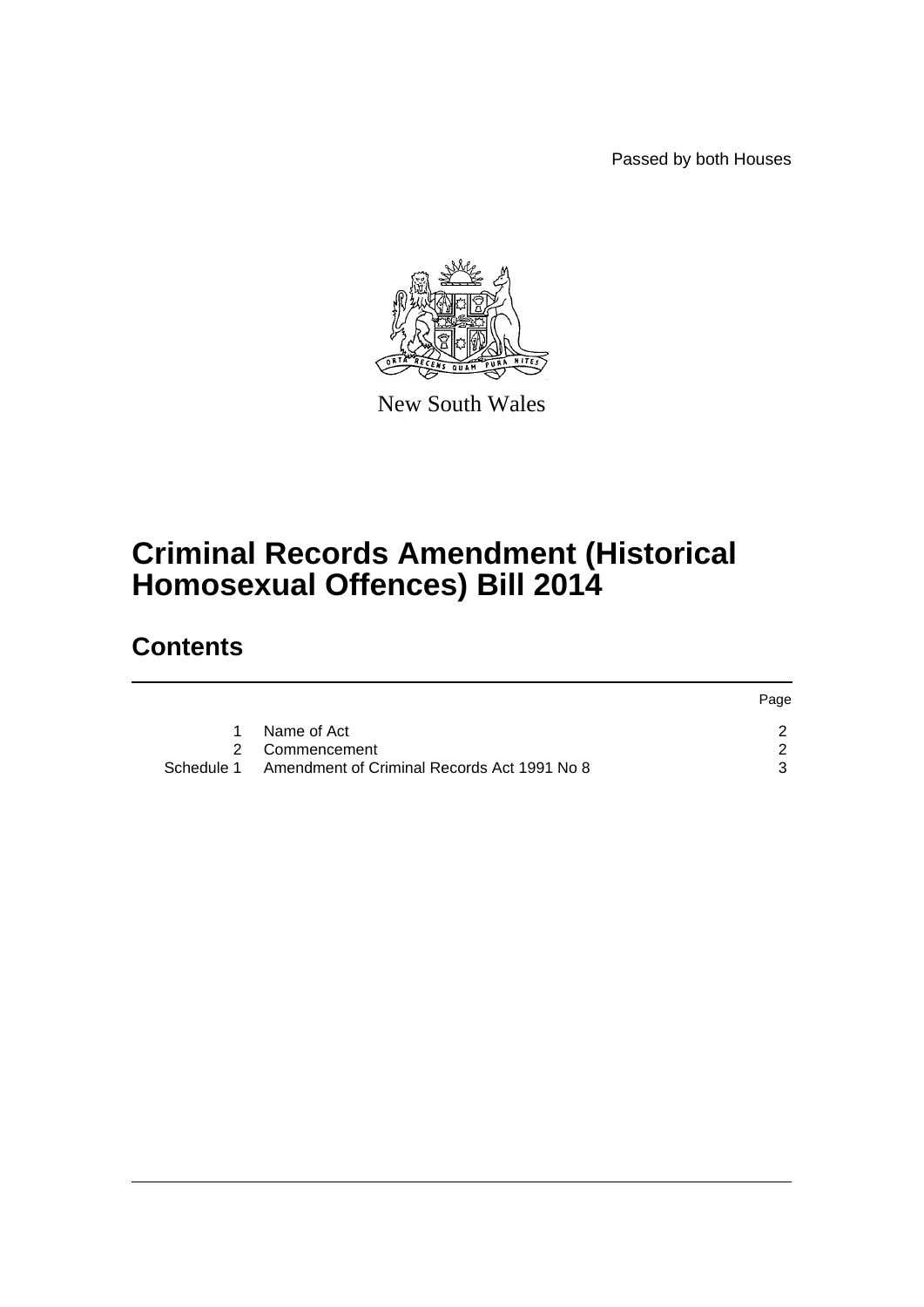*I certify that this public bill, which originated in the Legislative Assembly, has finally passed the Legislative Council and the Legislative Assembly of New South Wales.*

> *Clerk of the Legislative Assembly. Legislative Assembly, Sydney,* , 2014



New South Wales

# **Criminal Records Amendment (Historical Homosexual Offences) Bill 2014**

Act No , 2014

An Act to amend the *Criminal Records Act 1991* to allow convictions for certain homosexual sexual conduct offences to become extinguished; and for related purposes.

*I have examined this bill and find it to correspond in all respects with the bill as finally passed by both Houses.*

*Assistant Speaker of the Legislative Assembly.*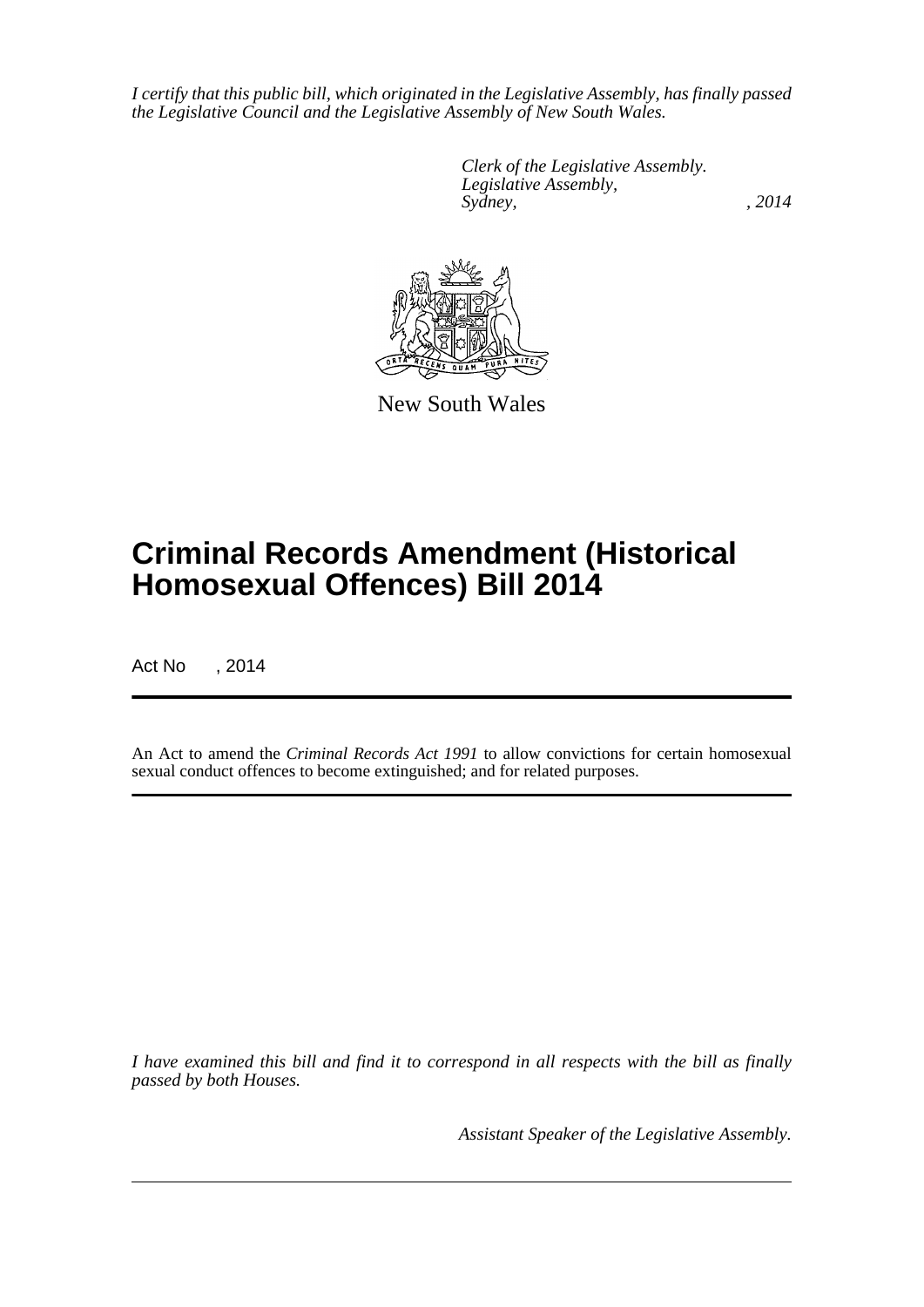# <span id="page-2-0"></span>**The Legislature of New South Wales enacts:**

#### **1 Name of Act**

This Act is the *Criminal Records Amendment (Historical Homosexual Offences) Act 2014*.

# <span id="page-2-1"></span>**2 Commencement**

This Act commences on a day or days to be appointed by proclamation.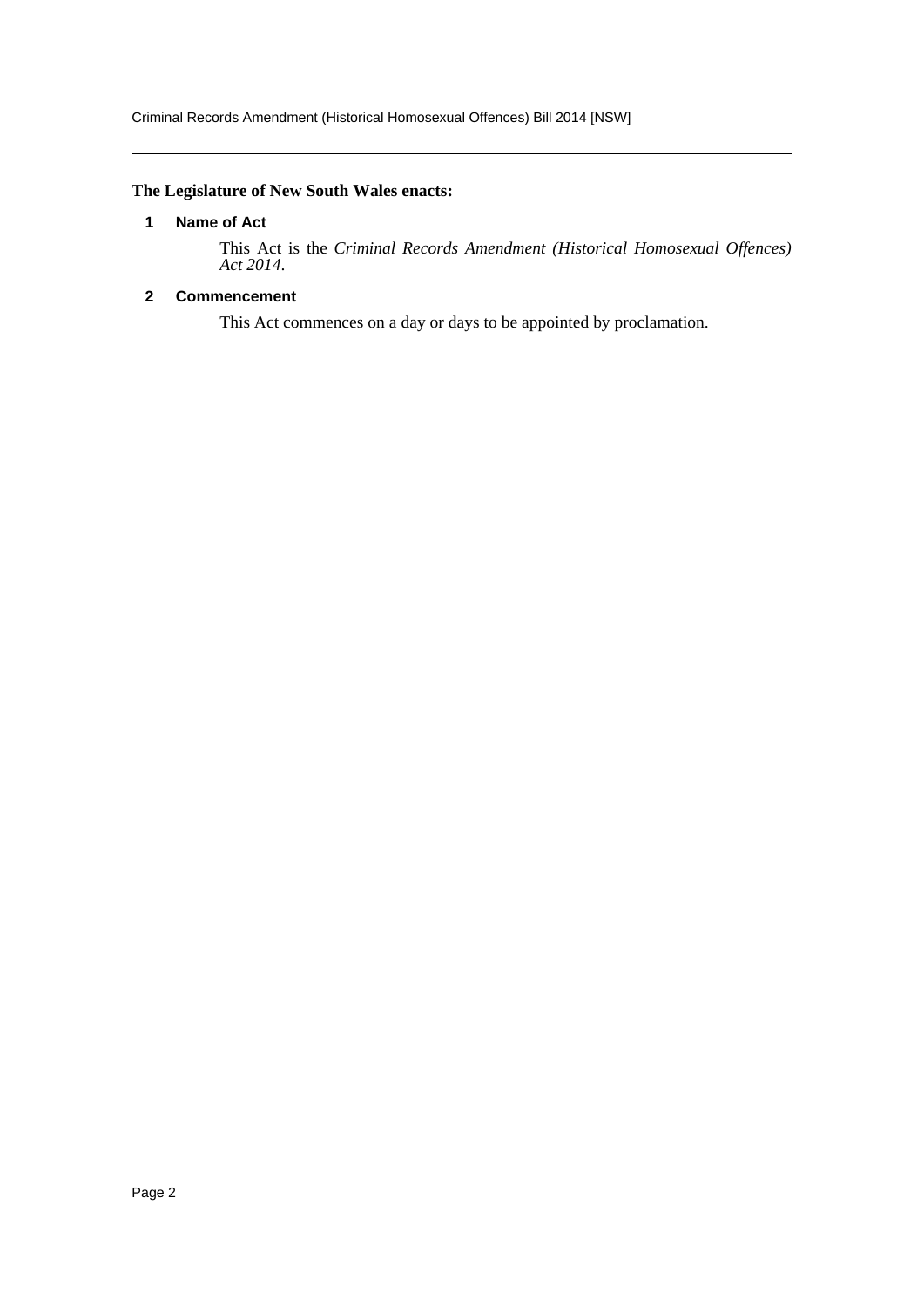# <span id="page-3-0"></span>**Schedule 1 Amendment of Criminal Records Act 1991 No 8**

# **[1] Section 3 Objects of this Act**

Insert after section 3 (2):

(3) The Act also provides for a scheme to enable certain convictions for a number of decriminalised homosexual sexual conduct offences to become extinguished.

#### **[2] Section 4 Definitions**

Insert after section 4 (2):

(2A) In this Act, a reference to an extinguished conviction includes a reference to the charge to which the extinguished conviction relates.

### **[3] Section 4 (4)**

Insert after section 4 (3):

(4) Notes included in this Act do not form part of this Act.

### **[4] Part 4A**

Insert after Part 4:

# **Part 4A Extinguishing convictions for historical homosexual offences**

#### **19A Definitions**

In this Part:

*eligible homosexual offence* means any of the following offences:

- (a) the former offences under sections 78K, 78L, 78Q, 81, 81A and 81B of the *Crimes Act 1900*,
- (b) the former offences under sections 79 and 80 of the *Crimes Act 1900* (before those offences were amended by the *Crimes (Amendment) Act 1984*), but not any offence relating to bestiality,
- (c) the former offences under section 12 of the *Police Offences Act 1901* and under section 7 of the *Summary Offences Act 1970*, but only if the former offence was constituted by:
	- (i) a person engaging in sexual intercourse or another form of sexual activity with another person of the same sex, or
	- (ii) a person procuring another person of the same sex to engage in sexual intercourse or another sexual activity with a person of the same sex,

**Note.** The *Police Offences Act 1901* has been renamed as the *Police (Special Provisions) Act 1901*.

- (d) an offence prescribed by the regulations for the purposes of this definition,
- (e) an offence of attempting, or of conspiracy or incitement, to commit an offence referred to in paragraph  $(a)$ ,  $(b)$ ,  $(c)$  or  $(d)$ .

*Secretary* means the Secretary of the Department of Justice.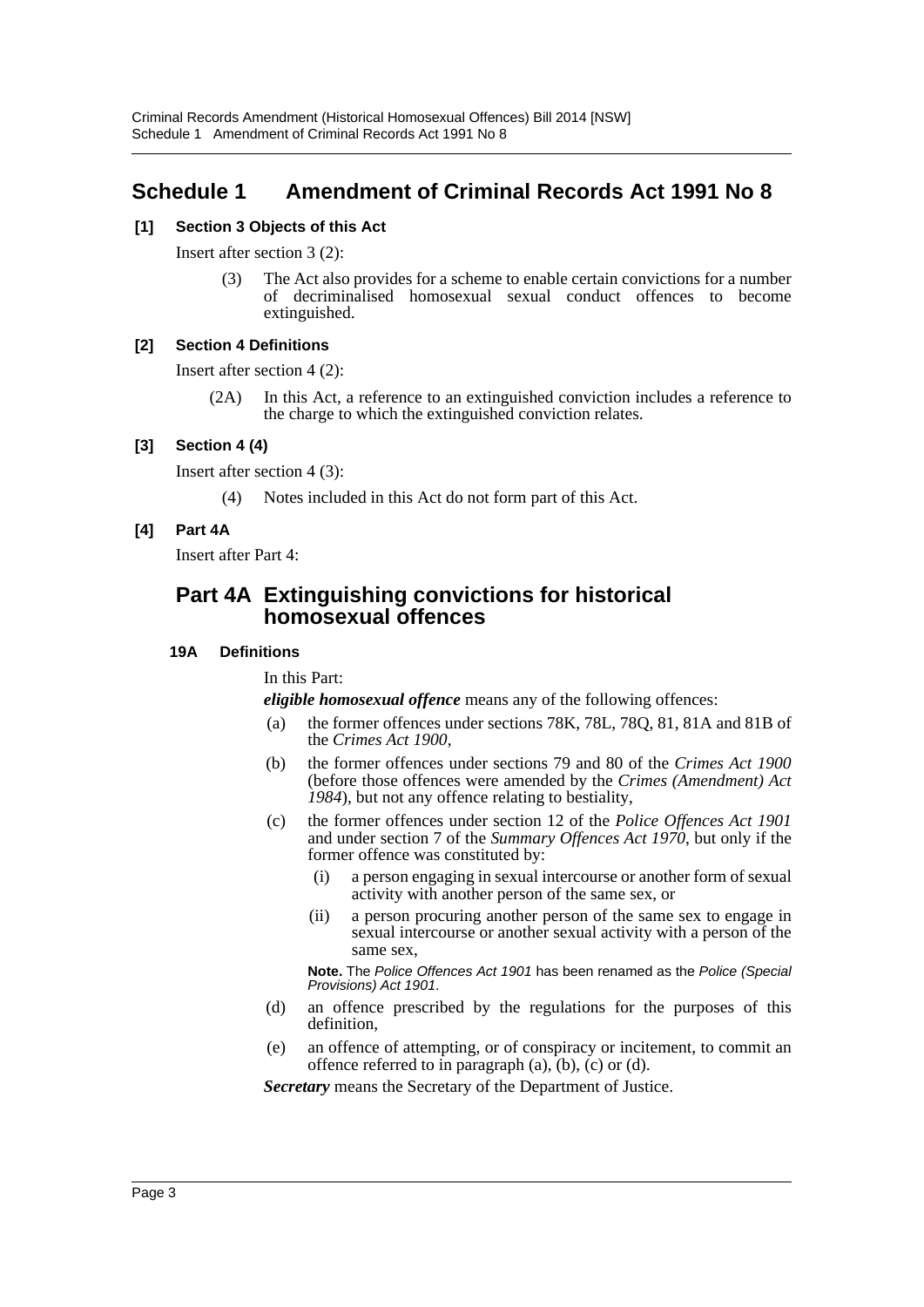#### **19B Application to have eligible homosexual offence convictions extinguished**

- (1) A person who has been convicted of an eligible homosexual offence may apply, in accordance with the regulations, to the Secretary for the conviction to become extinguished.
- (2) An application under this section must state:
	- (a) the name, address and date of birth of the applicant, and
	- (b) the name and address of the applicant at the time of the conviction, and
	- (c) so far as is known to the applicant, the time when and the place where the conviction was made, and
	- (d) any other information that the Secretary requires.

**Note.** It is an offence under Part 5A of the *Crimes Act 1900* to knowingly provide false or misleading information or to knowingly produce documents that are false or misleading in an application to a public authority.

- (3) If the convicted person has died, an application under this section may be made on behalf of the person by:
	- (a) the convicted person's legal personal representative, or
	- (b) a spouse, de facto partner, parent or child of the convicted person or a person who was in a close personal relationship with the convicted person immediately before the convicted person's death.

#### **19C Eligible homosexual offence convictions may be extinguished**

- (1) A conviction for an eligible homosexual offence becomes an extinguished conviction when the Secretary, by notice in writing given to the applicant, decides that he or she is satisfied that the other person involved in the sexual activity constituting the offence:
	- (a) consented to the sexual activity, and
	- (b) was of or above:
		- (i) the age of 16 years, or
		- (ii) if the other person was under the special care of the convicted person (within the meaning of section 73 (3) of the *Crimes Act 1900*)—the age of 18 years.

**Note.** Section 73 (3) of the *Crimes Act 1900* provides that a person (*the victim*) is under the special care of another person (*the offender*) if, and only if:

- (a) the offender is the step-parent, guardian or foster parent of the victim or the de facto partner of a parent, guardian or foster parent of the victim, or
- (b) the offender is a school teacher and the victim is a pupil of the offender, or
- (c) the offender has an established personal relationship with the victim in connection with the provision of religious, sporting, musical or other instruction to the victim, or
- (d) the offender is a custodial officer of an institution of which the victim is an inmate, or
- (e) the offender is a health professional and the victim is a patient of the health professional.
- (2) Before making a decision under this section, the Secretary may, by notice in writing, request the applicant to provide further information specified in the notice. The Secretary may refuse to make a decision under this section if the request has not been complied with.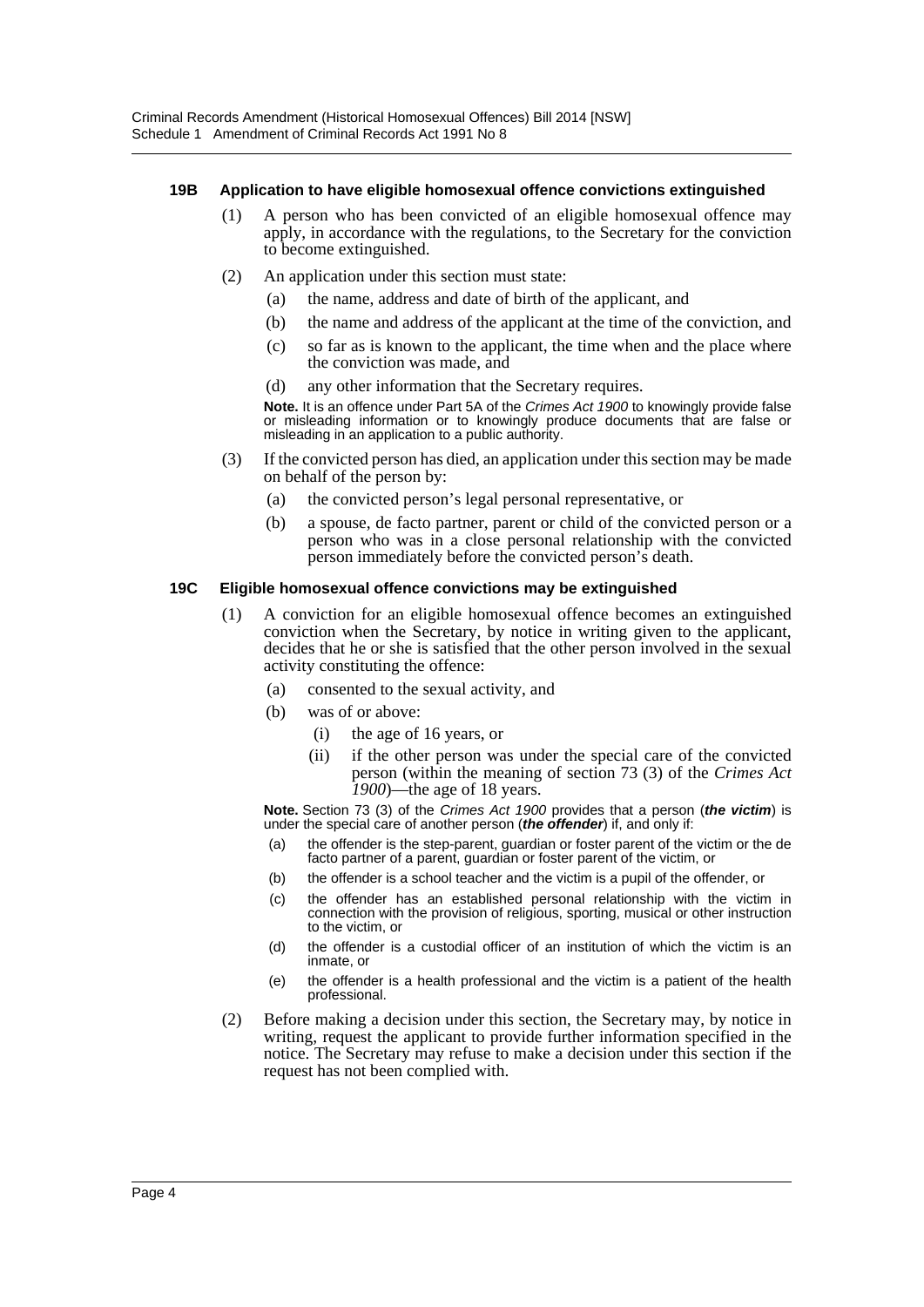- (3) If the Secretary intends to make a decision that will result in the conviction for an eligible homosexual offence not becoming an extinguished conviction, the Secretary must:
	- (a) by notice in writing, inform the applicant of that intention, and
	- (b) provide the applicant with a copy of any historical records relating to the conviction in the possession of the Secretary, and
	- (c) give the applicant 14 days from the date of that notice to submit further information to the Secretary regarding the application.
- (4) The Secretary is not to hold an oral hearing for the purpose of making a decision under this section.
- (5) The Secretary may delegate the exercise of any function of the Secretary under this section (other than this power of delegation) to:
	- (a) any member of staff of the Department of Justice, or
	- (b) any person, or any class of persons, authorised for the purposes of this section by the regulations.

#### **19D Persons and bodies to provide information to Secretary**

- (1) The Secretary may, by notice in writing, require any of the following persons or bodies to provide the Secretary with the information requested in the notice for the purposes of making a decision under section 19C:
	- (a) a person employed in the government sector (within the meaning of section 3 of the *Government Sector Employment Act 2013*),
	- (b) the officer in charge of the Criminal Records Section of the NSW Police Force,
	- (c) a court,
	- (d) the Director of Public Prosecutions,
	- (e) any other person or body prescribed by the regulations.
- (2) It is the duty of a person or body referred to in subsection (1) to comply with a notice under this section.
- (3) The *Privacy and Personal Information Protection Act 1998* and the *Health Records and Information Privacy Act 2002* do not apply in relation to the disclosure of personal information or health information to the extent that the information is provided under this section to the Secretary.
- (4) The Secretary and any person acting under the direction of the Secretary are exempt from any requirements of the *Privacy and Personal Information Protection Act 1998* and the *Health Records and Information Privacy Act 2002* relating to the collection, use or disclosure of personal information or health information to the extent that the information is provided under this section.

#### **19E Administrative review by Civil and Administrative Tribunal of decision of Secretary relating to conviction**

- (1) A person who has made an application under this Part may apply for an administrative review under the *Administrative Decisions Review Act 1997* of a decision made by the Secretary under section 19C (1).
- (2) If a person has made an application under this Part and has not, within 9 months, received notice of a decision under section 19C (1), the Secretary is taken to have made a decision that he or she is not satisfied of the matters referred to in that subsection.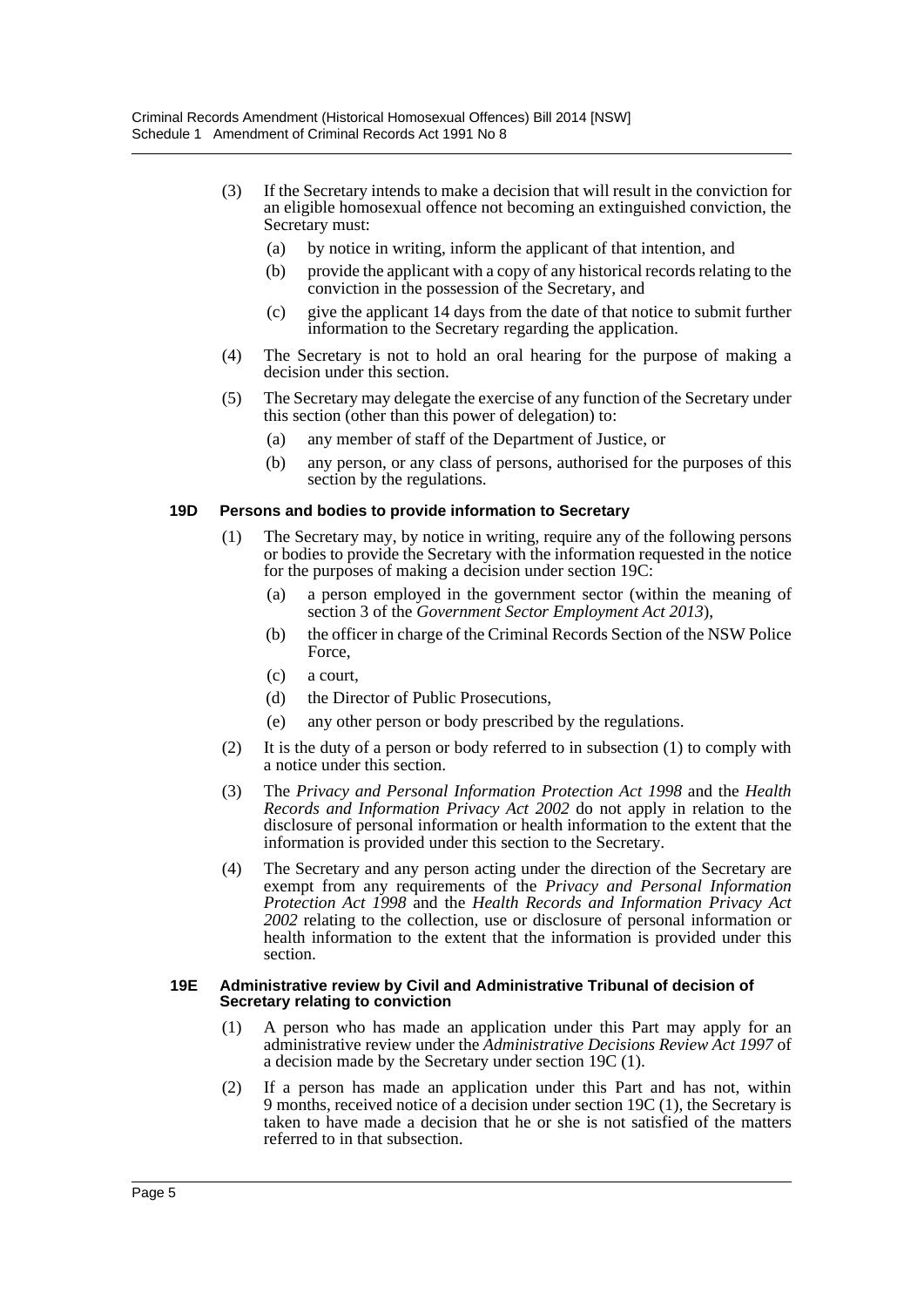#### **19F What are the consequences of a conviction becoming an extinguished conviction?**

- (1) If a conviction of a person is an extinguished conviction:
	- (a) the person is not required to disclose to any other person for any purpose information concerning the extinguished conviction, and
	- (b) a question concerning the person's criminal history is taken not to refer to any convictions of the person which are extinguished convictions, and
	- (c) in the application to the person of a provision of an Act or statutory instrument:
		- (i) a reference in the provision to a conviction is taken not to be a reference to any convictions of the person which are extinguished convictions, and
		- (ii) a reference in the provision to the person's character or fitness is not to be interpreted as permitting or requiring account to be taken of extinguished convictions.
- (2) This section has effect despite:
	- (a) sections 77 (4), 79 (3) and 135 (3) of the *Health Practitioner Regulation National Law (NSW)*, and
	- (b) any Act that provides that information relating to spent convictions may be disclosed despite this Act.

#### **19G Unlawful disclosure of information concerning extinguished convictions**

(1) A person who has access to records of convictions kept by or on behalf of a public authority and who, without lawful authority, discloses to any other person any information concerning an extinguished conviction is guilty of an offence.

Maximum penalty: 50 penalty units or imprisonment for 6 months, or both.

- (2) It is not an offence for an archive or library (or an authorised officer of an archive or library) to make available to a member of the public, or to another archive or library, in accordance with the normal procedures of the archive or library, material that is normally available for public use and that contains information relating to an extinguished conviction.
- (3) It is not an offence for a public authority or other government agency that has a record of an extinguished conviction (or an authorised officer of the authority or agency) to make information about the conviction available to the person who was convicted.
- (4) It is not an offence for the Secretary (or any person acting under the direction of the Secretary) to inform the NSW Police Force or any other public authority that holds information regarding convictions that a particular conviction has become an extinguished conviction.
- (5) This section has effect despite:
	- (a) sections 77 (4), 79 (3) and 135 (3) of the *Health Practitioner Regulation National Law (NSW)*, and
	- (b) any Act that provides that information relating to spent convictions may be disclosed despite this Act.